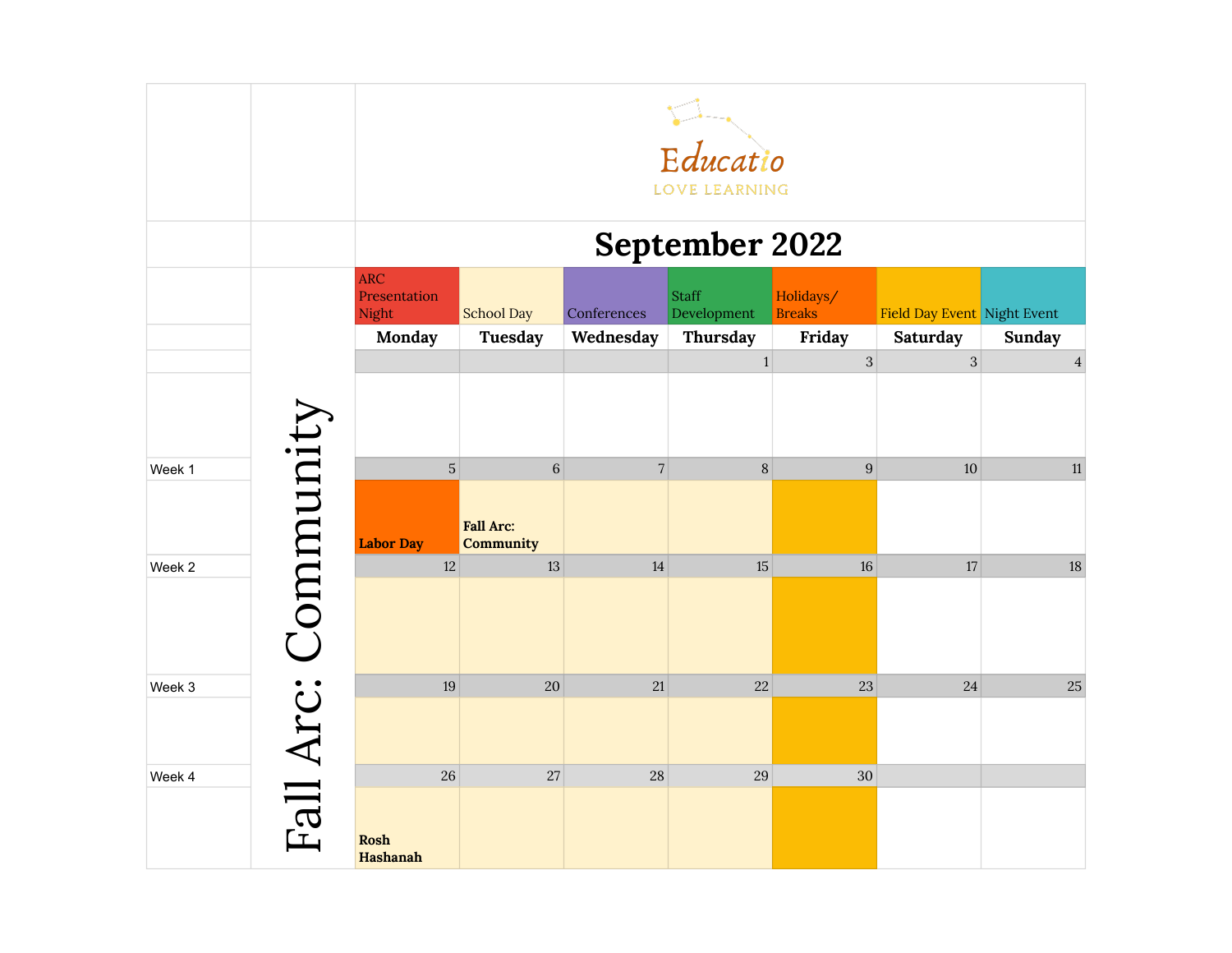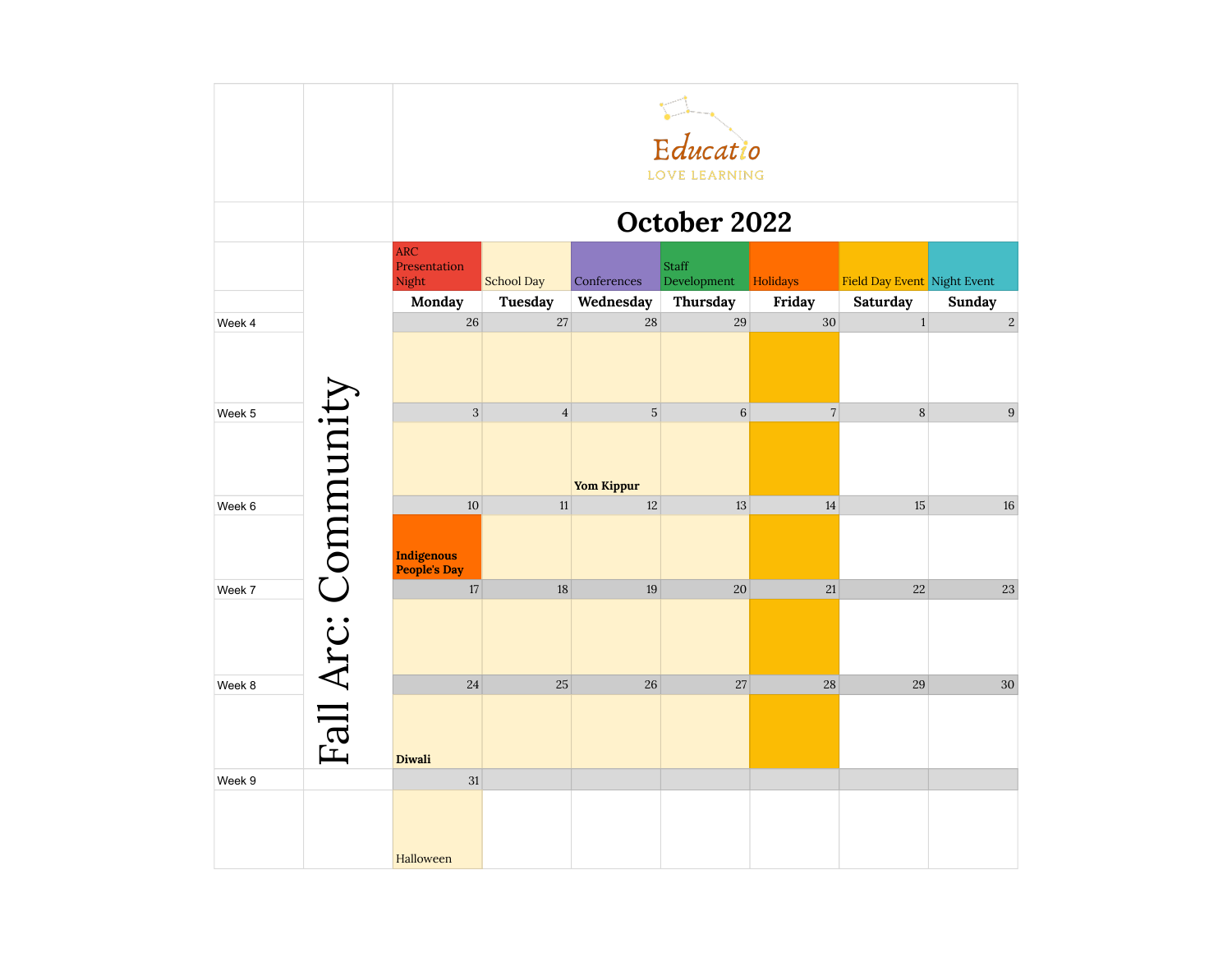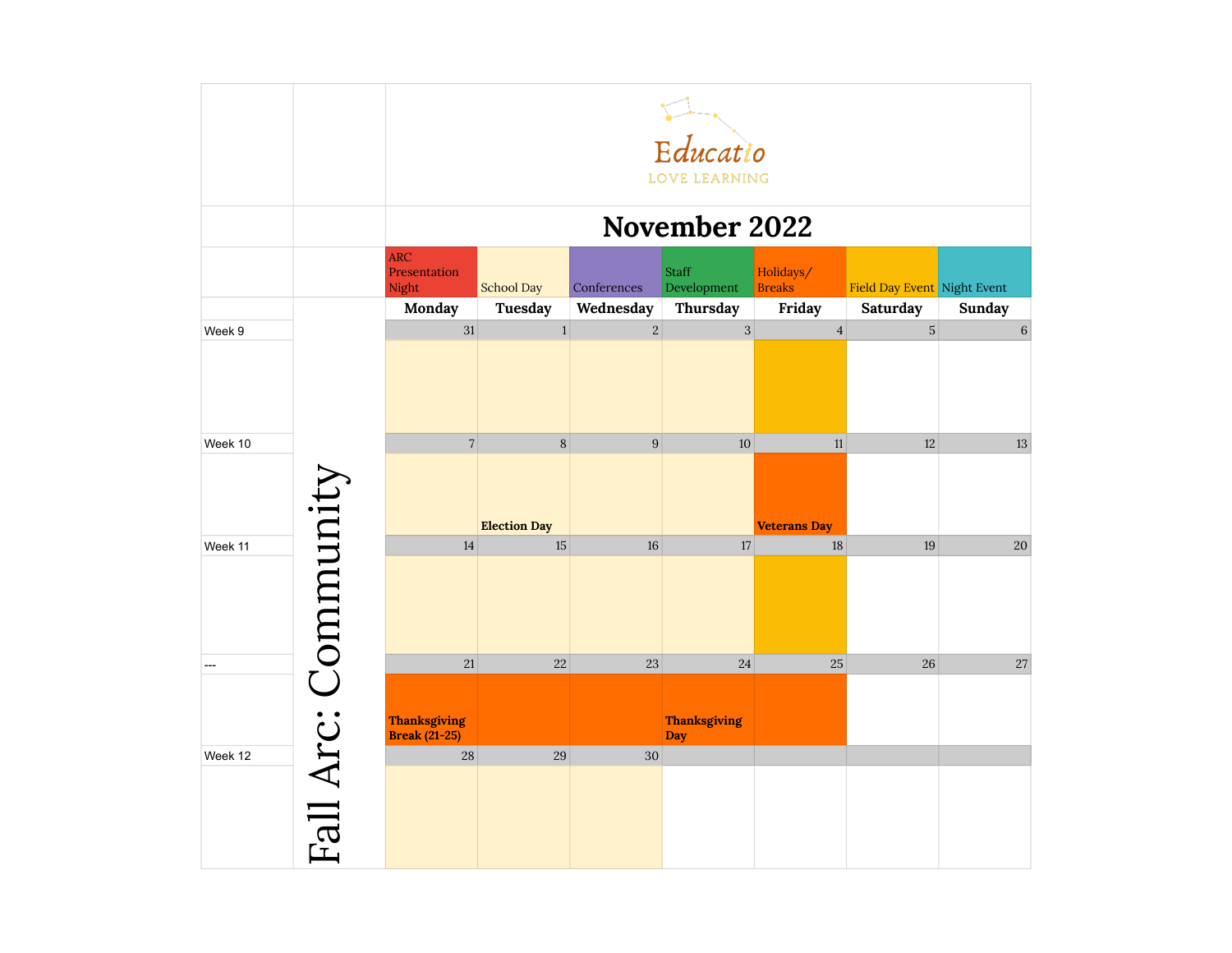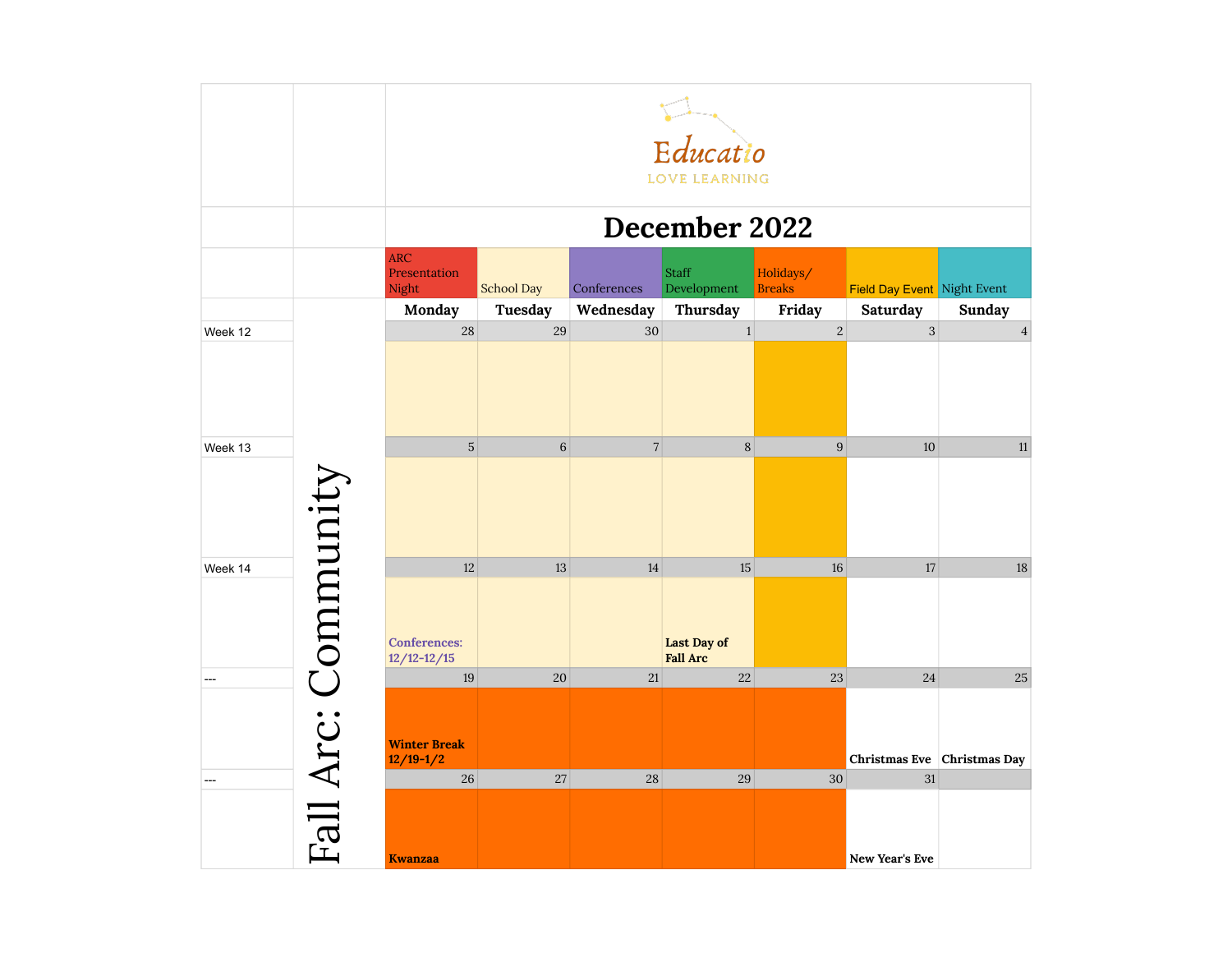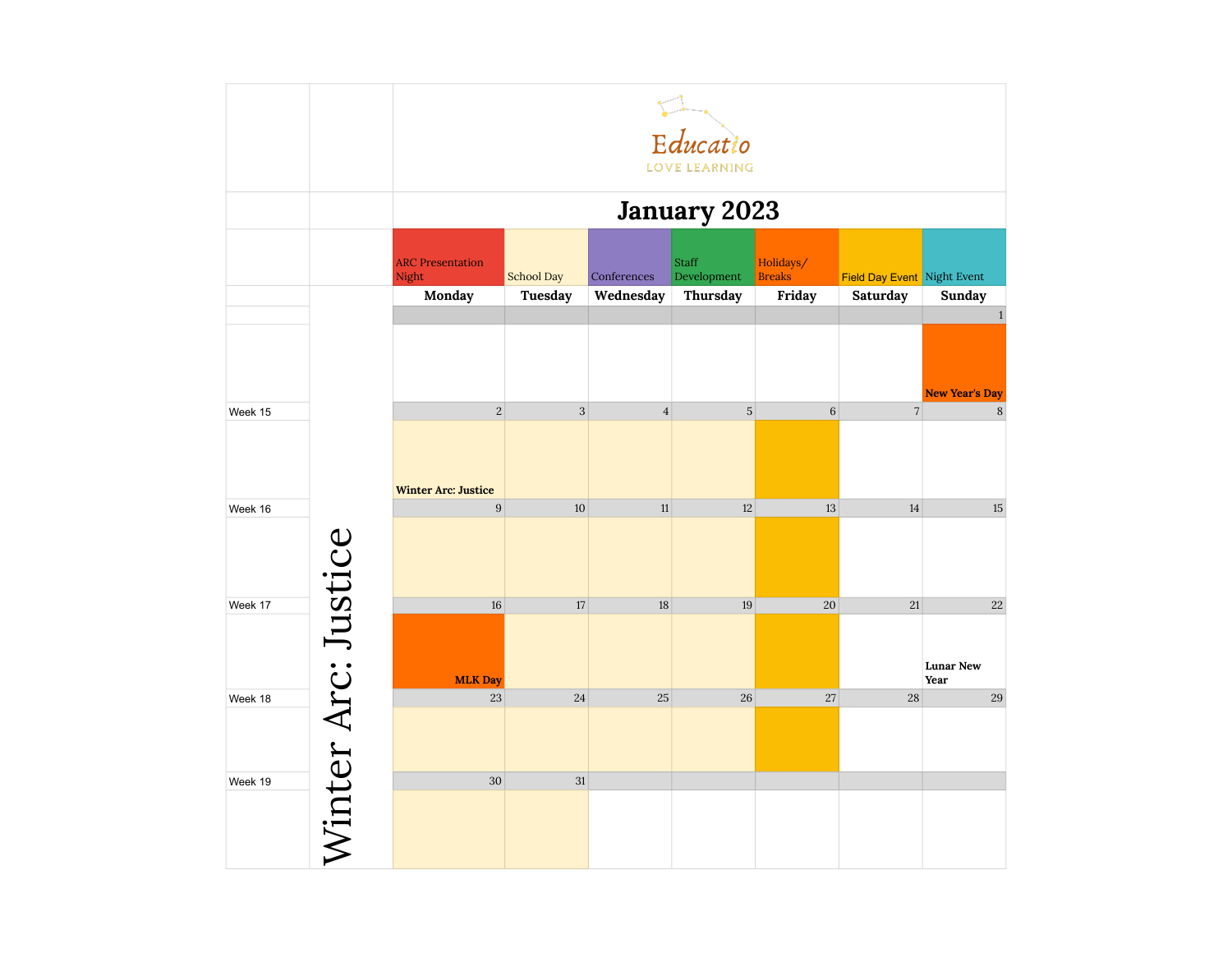|         |                     |                                        | Educatio<br><b>LOVE LEARNING</b>       |                        |                             |                            |                             |                |  |  |
|---------|---------------------|----------------------------------------|----------------------------------------|------------------------|-----------------------------|----------------------------|-----------------------------|----------------|--|--|
|         |                     |                                        | <b>February 2023</b>                   |                        |                             |                            |                             |                |  |  |
|         |                     | <b>ARC</b><br>Presentation<br>Night    | <b>School Day</b>                      | Conferences            | <b>Staff</b><br>Development | Holidays/<br><b>Breaks</b> | Field Day Event Night Event |                |  |  |
|         |                     | Monday                                 | Tuesday                                | Wednesday              | Thursday                    | Friday                     | Saturday                    | <b>Sunday</b>  |  |  |
| Week 19 |                     | 30                                     | 31                                     | $\mathbf{1}$           | $\overline{2}$              | $\overline{3}$             | $\overline{4}$              | $\overline{5}$ |  |  |
| Week 20 |                     | $6\phantom{a}$                         | $\overline{7}$                         | $\,8\,$                | $\boldsymbol{9}$            | 10                         | 11                          | 12             |  |  |
| Week 21 |                     | 13                                     | 14<br><b>Valentine's</b><br><b>Day</b> | 15                     | 16                          | 17                         | 18                          | 19             |  |  |
| Week 22 |                     | 20<br><b>President's</b><br><b>Day</b> | 21                                     | 22<br>Ash<br>Wednesday | 23                          | 24                         | 25                          | 26             |  |  |
| Week 23 | Winter Arc: Justice | 27                                     | 28                                     |                        |                             |                            |                             |                |  |  |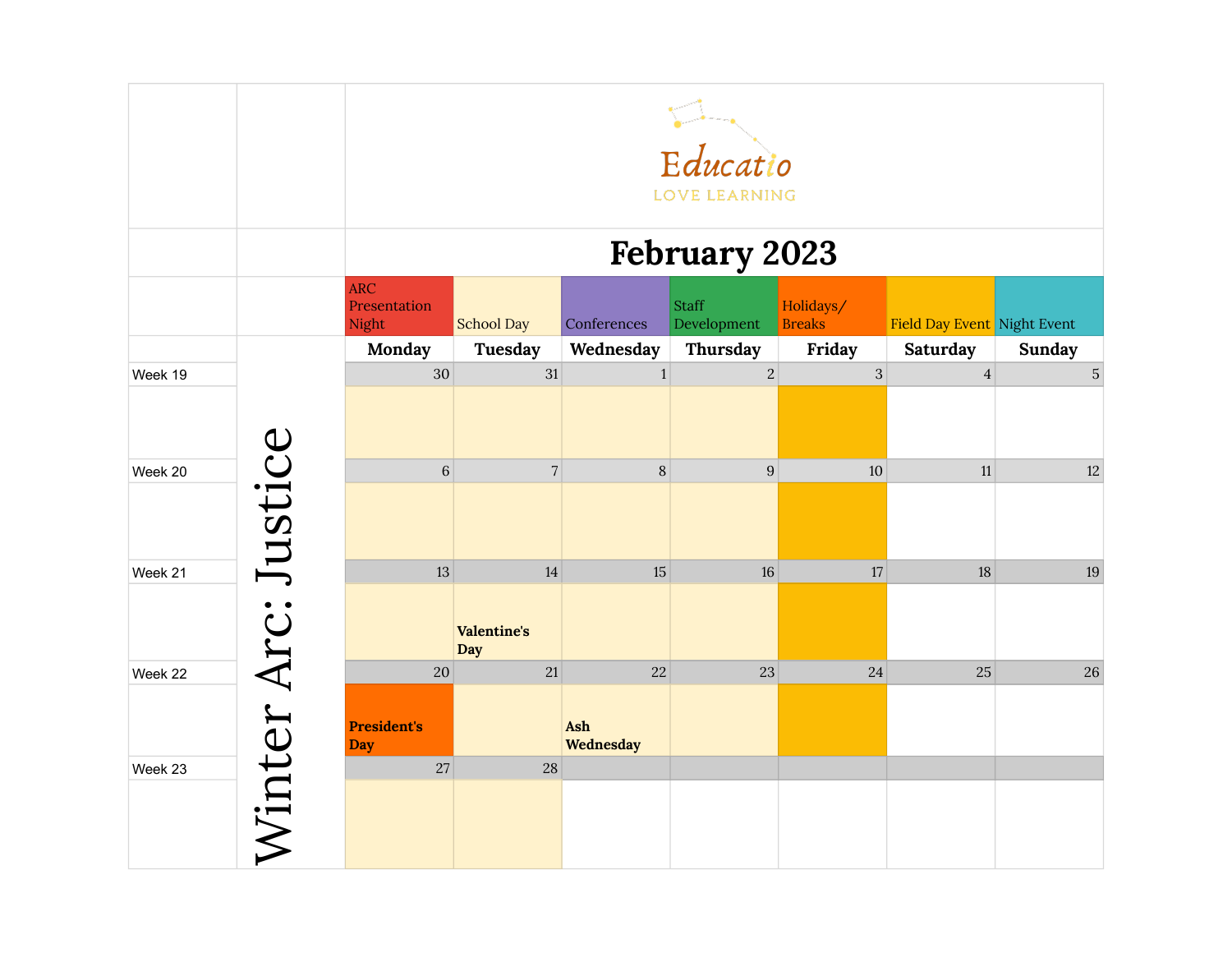|         |                     |                                            | Educatio<br><b>LOVE LEARNING</b> |              |                                        |                            |                                    |               |  |  |  |
|---------|---------------------|--------------------------------------------|----------------------------------|--------------|----------------------------------------|----------------------------|------------------------------------|---------------|--|--|--|
|         |                     |                                            | <b>March 2023</b>                |              |                                        |                            |                                    |               |  |  |  |
|         |                     | <b>ARC</b><br>Presentation<br>Night        | <b>School Day</b>                | Conferences  | <b>Staff</b><br>Development            | Holidays/<br><b>Breaks</b> | <b>Field Day Event</b> Night Event |               |  |  |  |
|         |                     | Monday                                     | Tuesday                          | Wednesday    | Thursday                               | Friday                     | Saturday                           | <b>Sunday</b> |  |  |  |
| Week 23 |                     | 27                                         | 28                               | $\mathbf{1}$ | $\overline{2}$                         | 3                          | $\overline{4}$                     | $\sqrt{5}$    |  |  |  |
| Week 24 |                     | $\sqrt{6}$                                 | $\overline{7}$                   | 8            | $\boldsymbol{9}$                       | 10                         | 11                                 | $12\,$        |  |  |  |
| Week 25 |                     | 13<br><b>Conferences:</b><br>$3/13 - 3/16$ | 14                               | 15           | 16<br>Last day of<br><b>Winter Arc</b> | 17                         | 18                                 | 19            |  |  |  |
|         | Winter Arc: Justice | 20<br><b>Spring Break</b>                  | 21                               | 22           | 23                                     | 24                         | 25                                 | 26            |  |  |  |
| Week 26 |                     | 27<br><b>Spring Arc:</b><br><b>Climate</b> | 28                               | 29           | 30                                     | 31                         |                                    |               |  |  |  |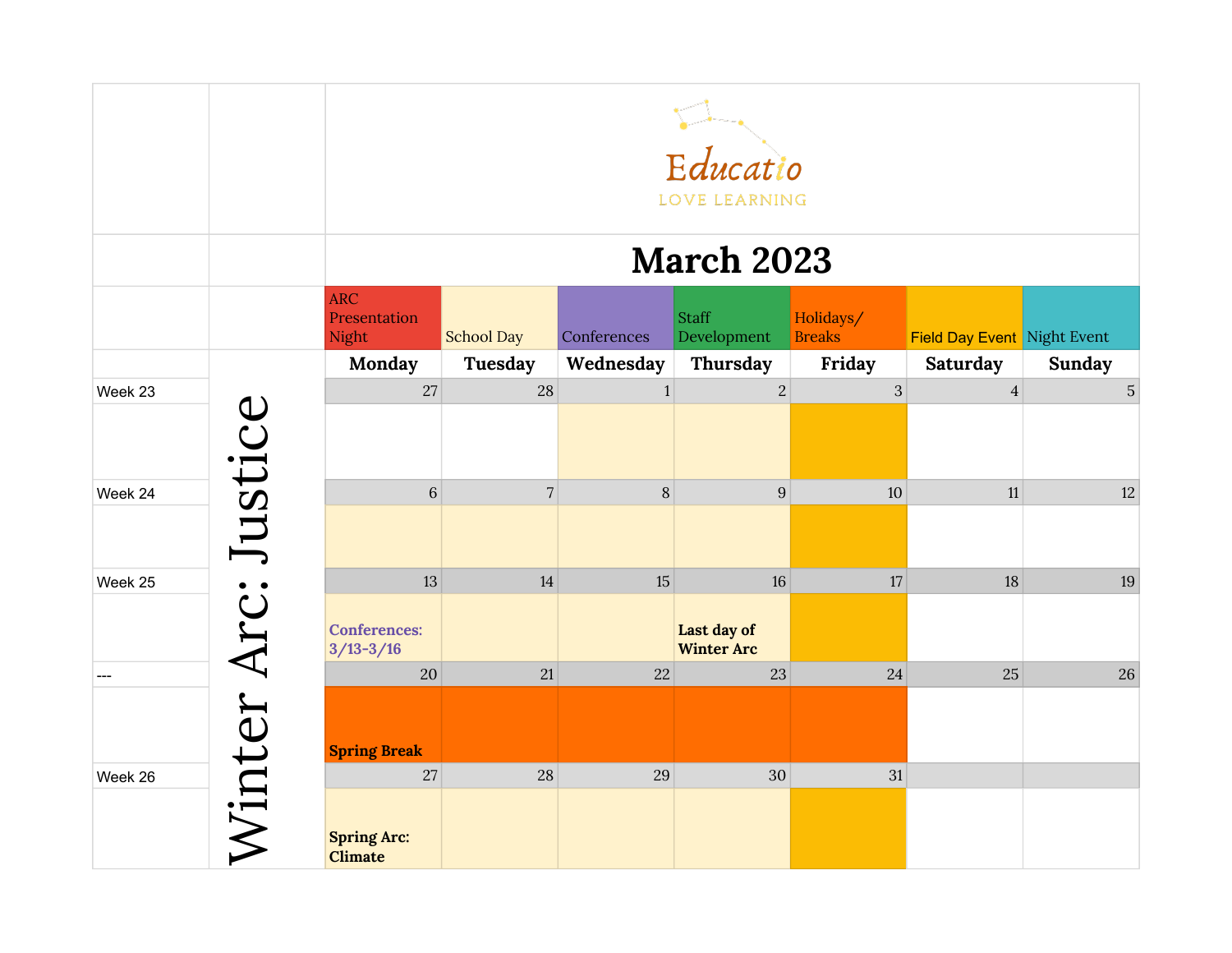|         |             |                                     | Educatio<br><b>LOVE LEARNING</b> |                |                             |                            |                             |                                 |  |  |
|---------|-------------|-------------------------------------|----------------------------------|----------------|-----------------------------|----------------------------|-----------------------------|---------------------------------|--|--|
|         |             |                                     | April 2023                       |                |                             |                            |                             |                                 |  |  |
|         |             | <b>ARC</b><br>Presentation<br>Night | <b>School Day</b>                | Conferences    | <b>Staff</b><br>Development | Holidays/<br><b>Breaks</b> | Field Day Event Night Event |                                 |  |  |
|         |             | Monday                              | <b>Tuesday</b>                   | Wednesday      | Thursday                    | Friday                     | Saturday                    | <b>Sunday</b>                   |  |  |
|         |             |                                     |                                  |                |                             |                            | $\mathbf{1}$                | $\overline{c}$                  |  |  |
| Week 27 | Climate     | $\overline{3}$                      | $\overline{4}$                   | 5 <sup>1</sup> | $\,6\,$                     | $\sqrt{ }$                 | $\, 8$                      | $9\phantom{.}$<br><b>Easter</b> |  |  |
| Week 28 |             | 10                                  | 11                               | 12             | 13                          | 14                         | 15                          | $16\,$                          |  |  |
| Week 29 |             | $17\,$                              | 18                               | 19             | 20                          | 21                         | 22<br><b>Earth Day</b>      | $23\,$                          |  |  |
| Week 30 | Spring Arc: | 24                                  | 25                               | 26             | 27                          | 28                         | 29                          | 30                              |  |  |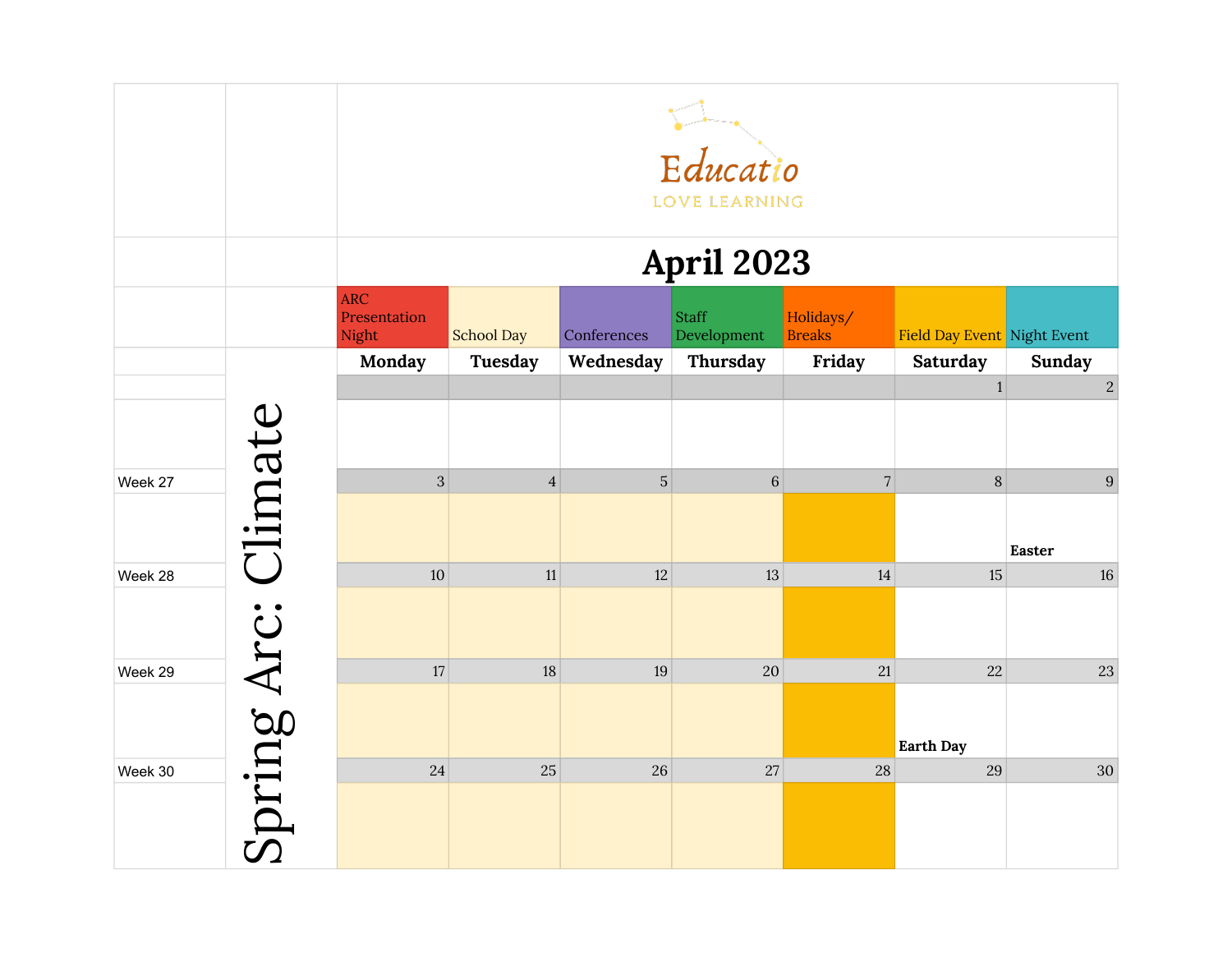|         |                     | Educatio<br>LOVE LEARNING           |                   |                |                             |                            |                                    |               |  |  |
|---------|---------------------|-------------------------------------|-------------------|----------------|-----------------------------|----------------------------|------------------------------------|---------------|--|--|
|         |                     |                                     | <b>May 2023</b>   |                |                             |                            |                                    |               |  |  |
|         |                     | <b>ARC</b><br>Presentation<br>Night | <b>School Day</b> | Conferences    | <b>Staff</b><br>Development | Holidays/<br><b>Breaks</b> | <b>Field Day Event</b> Night Event |               |  |  |
|         |                     | Monday                              | Tuesday           | Wednesday      | Thursday                    | Friday                     | <b>Saturday</b>                    | <b>Sunday</b> |  |  |
| Week 31 |                     | $\mathbf{1}$                        | $\overline{2}$    | $\overline{3}$ | $\overline{4}$              | $\overline{5}$             | $\,6\,$                            | $\sqrt{7}$    |  |  |
| Week 32 |                     | $\,8\,$                             | $\boldsymbol{9}$  | 10             | $11$                        | 12                         | 13                                 | 14            |  |  |
|         |                     |                                     |                   |                |                             |                            |                                    | Mother's Day  |  |  |
| Week 33 |                     | 15                                  | 16                | 17             | 18                          | 19                         | 20                                 | 21            |  |  |
| Week 34 |                     | 22                                  | 23                | 24             | 25                          | 26                         | 27                                 | $28\,$        |  |  |
| Week 35 | Spring Arc: Climate | 29                                  | 30                |                |                             |                            |                                    |               |  |  |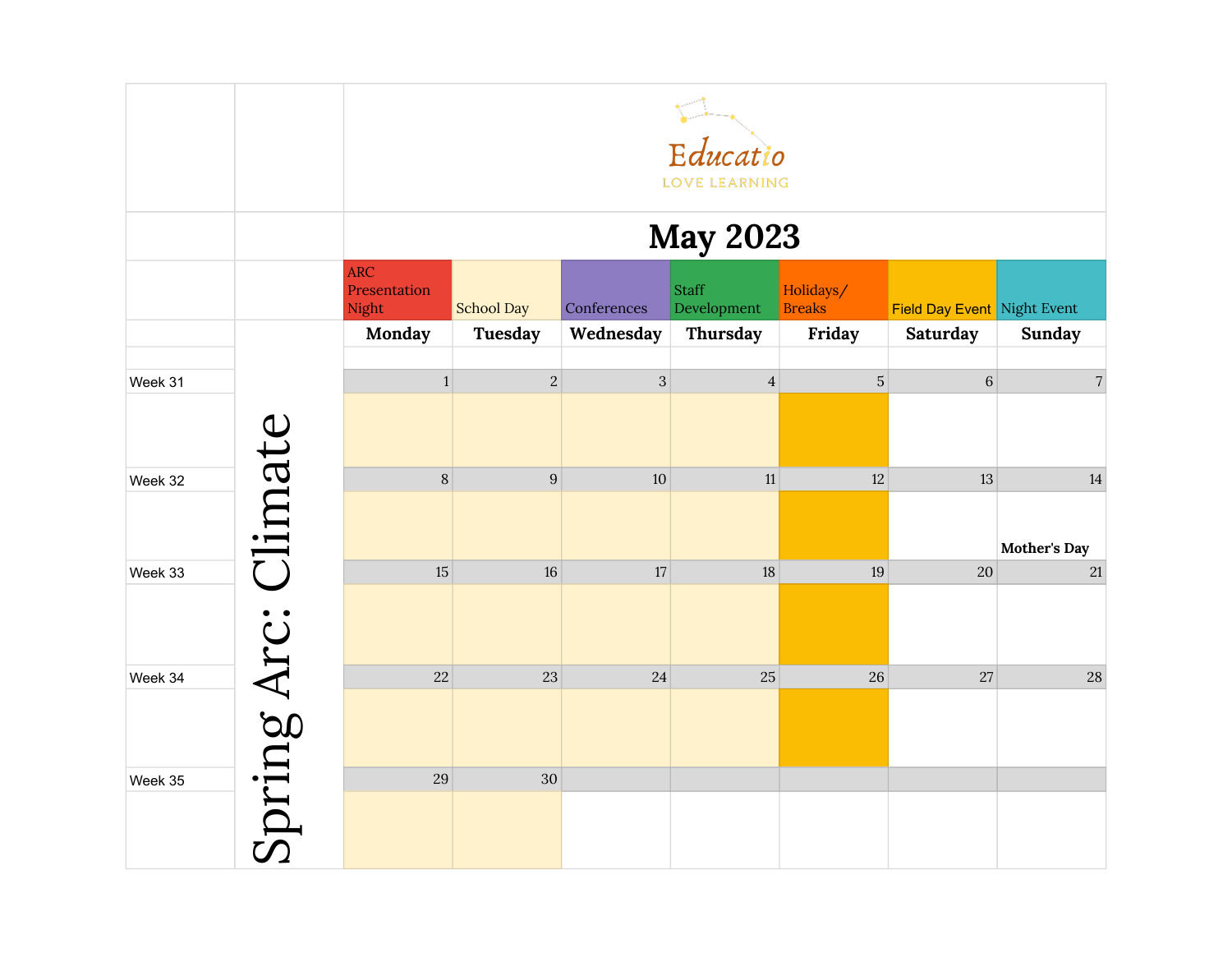|         |             | Educatio<br><b>LOVE LEARNING</b>    |                   |                |                                 |           |                             |                |  |  |
|---------|-------------|-------------------------------------|-------------------|----------------|---------------------------------|-----------|-----------------------------|----------------|--|--|
|         |             |                                     | <b>June 2023</b>  |                |                                 |           |                             |                |  |  |
|         |             | <b>ARC</b><br>Presentation<br>Night | <b>School Day</b> | Conferences    | <b>Staff Development Breaks</b> | Holidays/ | Field Day Event Night Event |                |  |  |
|         |             | Monday                              | <b>Tuesday</b>    | Wednesday      | Thursday                        | Friday    | Saturday                    | <b>Sunday</b>  |  |  |
| Week 35 |             |                                     |                   |                | 1                               | $\vert$ 2 | $\mathbf{3}$                | $\overline{4}$ |  |  |
|         | Climate     |                                     |                   |                |                                 |           |                             |                |  |  |
| Week 36 |             | $\overline{5}$                      | 6 <sup>1</sup>    | $\overline{7}$ | 8                               | 9         | 10                          | 11             |  |  |
|         |             | <b>Conferences:</b><br>$5/5 - 5/8$  |                   |                | <b>End of Spring Arc</b>        |           |                             |                |  |  |
|         |             | $12\,$                              | 13                | 14             | 15                              | 16        | 17                          | $18\,$         |  |  |
|         |             |                                     |                   |                |                                 |           |                             |                |  |  |
|         |             | 19                                  | 20                | 21             | 22                              | 23        | 24                          | $25\,$         |  |  |
|         | Spring Arc: |                                     |                   |                |                                 |           |                             |                |  |  |
|         |             | 26                                  | 27                | 28             | 29                              | 30        |                             |                |  |  |
|         |             |                                     |                   |                |                                 |           |                             |                |  |  |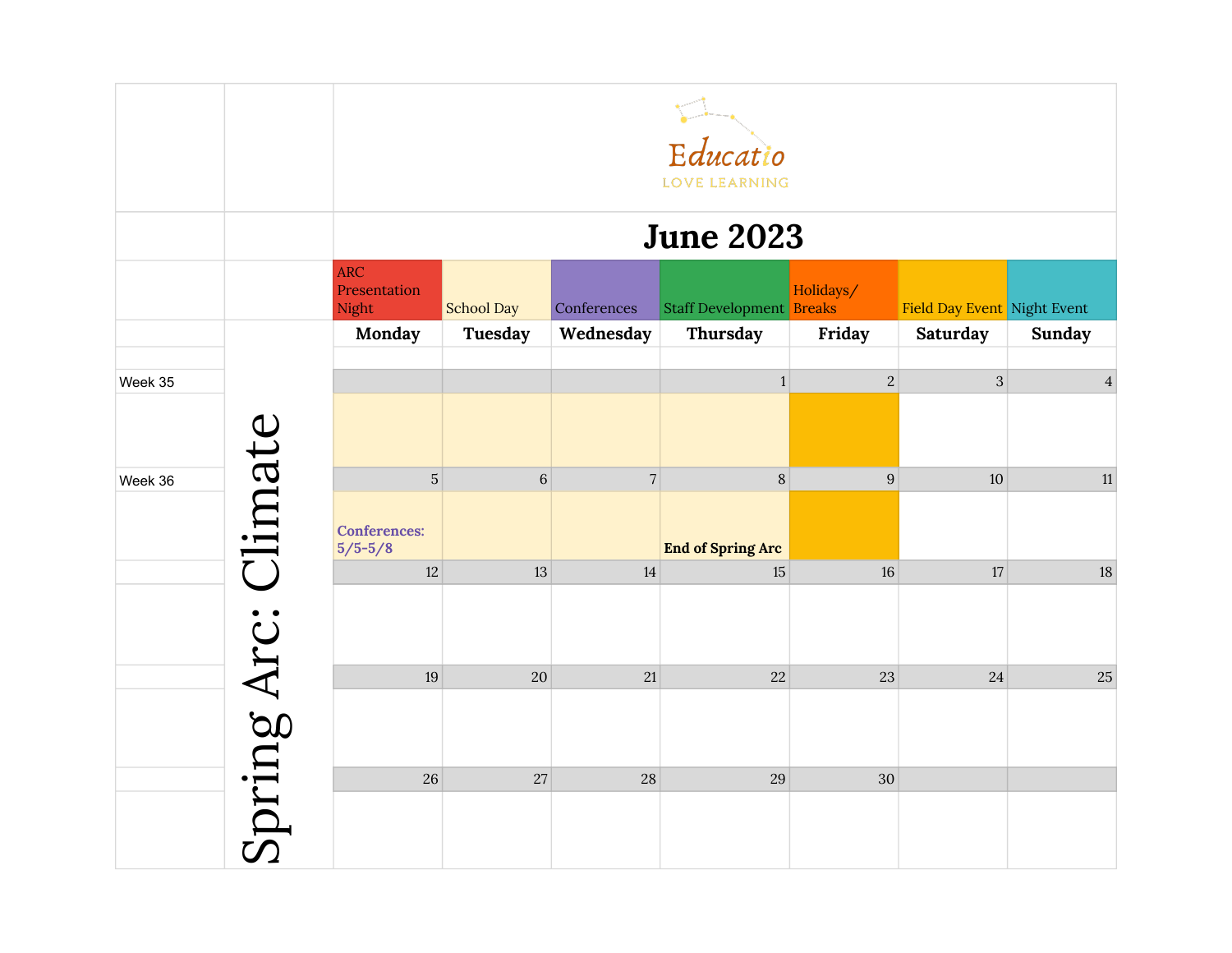|                        |                                     | Educatio<br>LOVE LEARNING |             |                             |                            |              |               |  |  |
|------------------------|-------------------------------------|---------------------------|-------------|-----------------------------|----------------------------|--------------|---------------|--|--|
|                        | <b>July 2023</b>                    |                           |             |                             |                            |              |               |  |  |
|                        | <b>ARC</b><br>Presentation<br>Night | <b>School Day</b>         | Conferences | <b>Staff</b><br>Development | Holidays/<br><b>Breaks</b> | Day Event    | Night Event   |  |  |
|                        | Monday                              | Tuesday                   | Wednesday   | Thursday                    | Friday                     | Saturday     | <b>Sunday</b> |  |  |
|                        |                                     |                           |             |                             |                            | $\mathbf{1}$ | $\sqrt{2}$    |  |  |
|                        |                                     |                           |             |                             |                            |              |               |  |  |
|                        | $\overline{3}$                      | $\overline{4}$            | $\mathbf 5$ | $\,6\,$                     | $\sqrt{7}$                 | $8\,$        | $9\,$         |  |  |
|                        |                                     |                           |             |                             |                            |              |               |  |  |
|                        | $10\,$                              | 11                        | 12          | 13                          | 14                         | $15\,$       | 16            |  |  |
| Summer Arc: Leadership |                                     |                           |             |                             |                            |              |               |  |  |
|                        | 17                                  | 18                        | 19          | 20                          | 21                         | 22           | 23            |  |  |
|                        |                                     |                           |             |                             |                            |              |               |  |  |
|                        | 24                                  | 25                        | 28          | 29                          | 30                         |              |               |  |  |
|                        | <b>Summer Arc:</b><br>Leadership    |                           |             |                             |                            |              |               |  |  |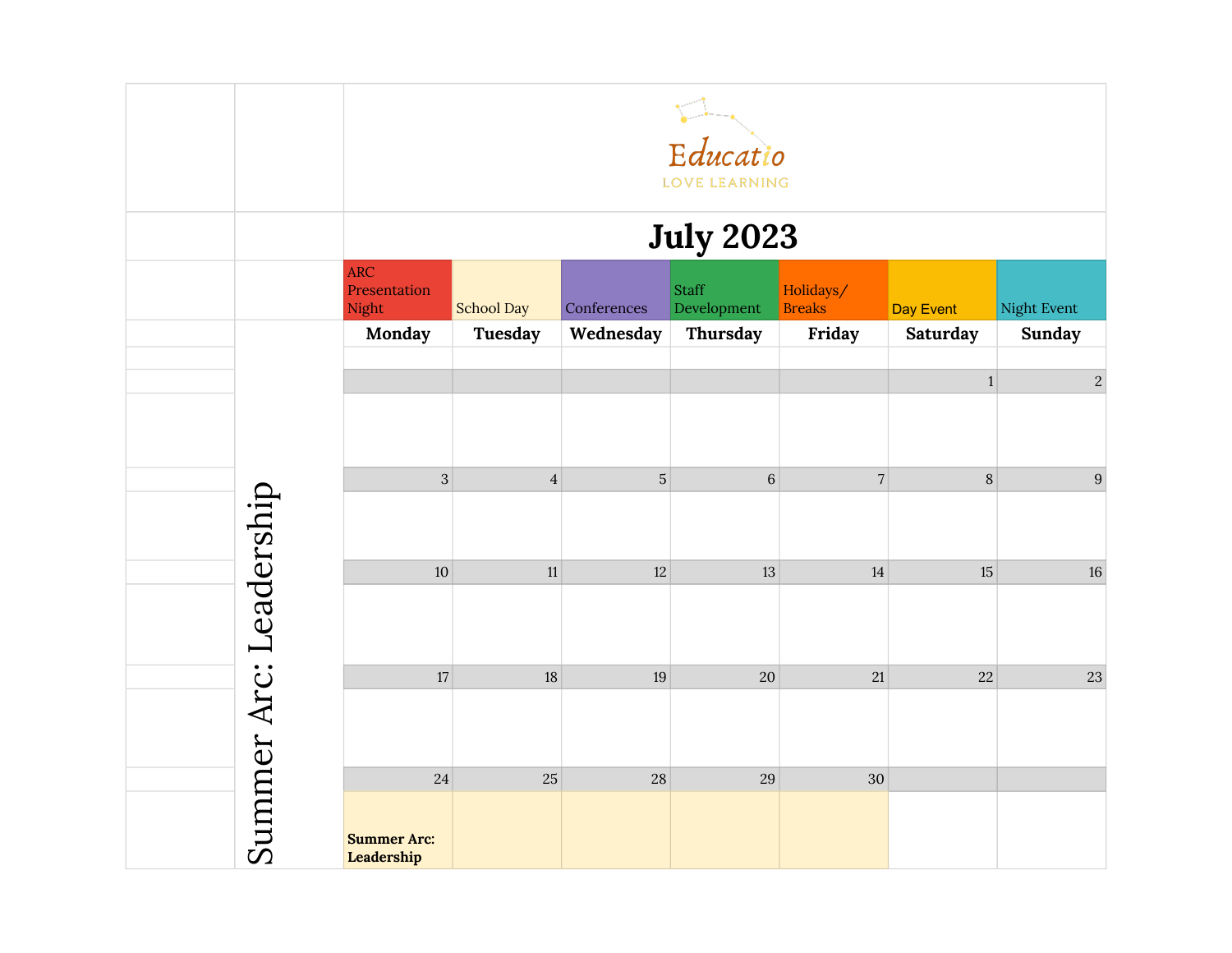|                        | Educatio<br>LOVE LEARNING           |                   |                  |                      |                            |                 |               |  |  |
|------------------------|-------------------------------------|-------------------|------------------|----------------------|----------------------------|-----------------|---------------|--|--|
|                        | <b>August 2023</b>                  |                   |                  |                      |                            |                 |               |  |  |
|                        | <b>ARC</b><br>Presentation<br>Night | <b>School Day</b> | Conferences      | Staff<br>Development | Holidays/<br><b>Breaks</b> | Day Event       | Night Event   |  |  |
|                        | Monday                              | Tuesday           | Wednesday        | Thursday             | Friday                     | <b>Saturday</b> | <b>Sunday</b> |  |  |
|                        |                                     | $\mathbf{1}$      | $\sqrt{2}$       | $\overline{3}$       | $\overline{4}$             | $\mathbf 5$     | $6 \mid$      |  |  |
|                        |                                     |                   |                  |                      |                            |                 |               |  |  |
|                        | $\sqrt{ }$                          | $\, 8$            | $\boldsymbol{9}$ | 10                   | 11                         | 12              | 13            |  |  |
|                        |                                     |                   |                  |                      |                            |                 |               |  |  |
|                        | 14                                  | 15                | 16               | 17                   | 18                         | 19              | $20\,$        |  |  |
| Summer Arc: Leadership |                                     |                   |                  |                      |                            |                 |               |  |  |
|                        | 21                                  | 22                | 23               | 24                   | 25                         | 26              | $27\,$        |  |  |
|                        |                                     |                   |                  |                      |                            |                 |               |  |  |
|                        | 28                                  | 29                | $30\,$           | 31                   |                            |                 |               |  |  |
|                        |                                     |                   |                  |                      |                            |                 |               |  |  |